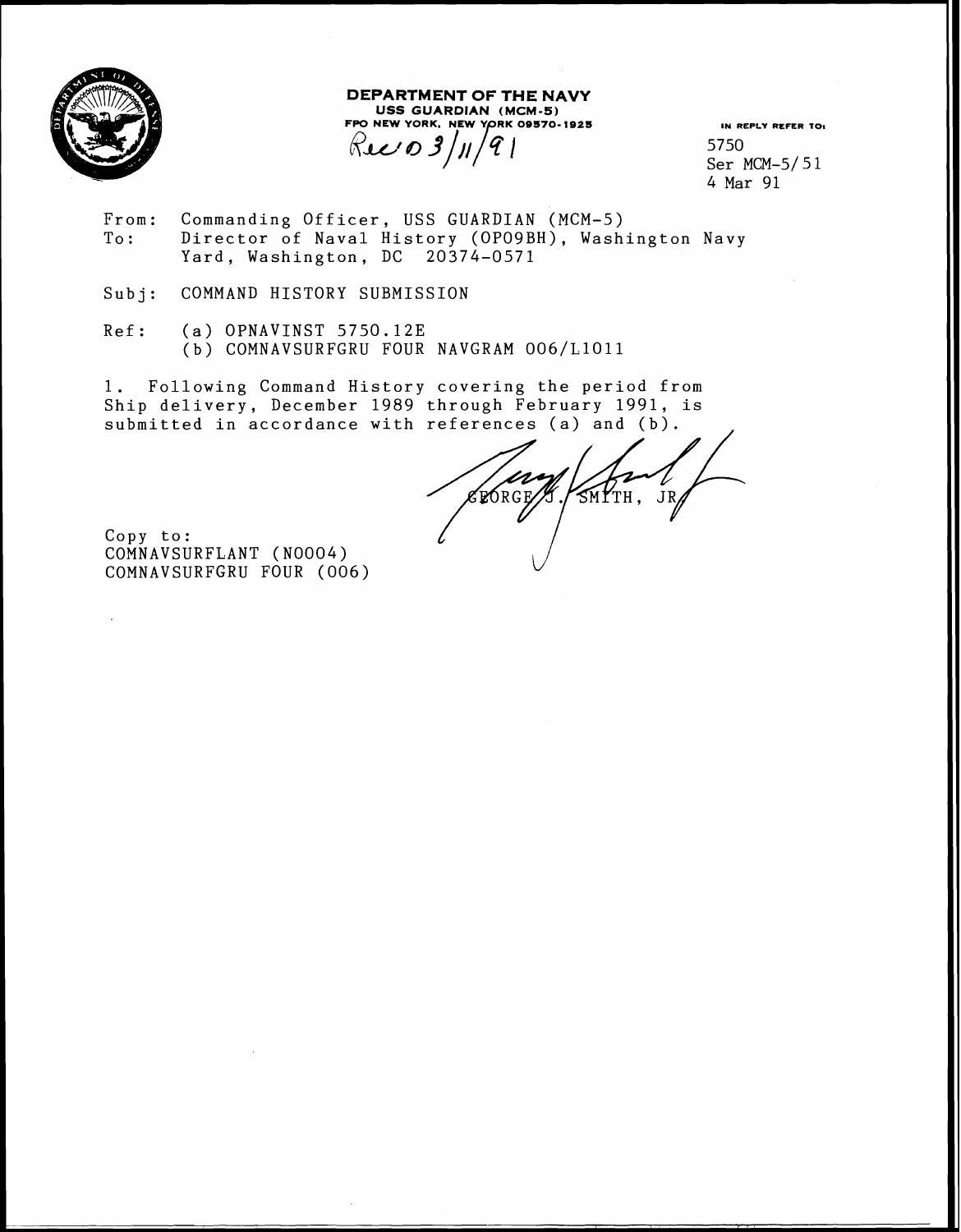## **USS GUARDIAN (MCM-5)**

## **COWYD HISTORY: COMMISSIOIIIO** - **38 FEB 1001**

## **a. COMMAND COMPOSITION AND ORQANIZATION**

**MISSION: TO COUNTER THE THREAT TO OUR FORCES AND OUR ALLIES FROM ALL TYPES OF NAVAL MINES. MISSIONS INCLUDE MINE DETECTION, MINE NEUTRALIZATION, AND MINE CLEARANCE IN STRATEQIC U.S. AND FOREIQN PORTS AND KEY OCEAN AREAS IN ORDER TO MAINTAIN VITAL COMMERCIAL SHIPPINQ LANES.** 

**Senior Command: Commander, Naval Surface Qroup Four, Newport, Rhode Island.** 

**Commanding Officer:** 

**LCDR Qeorge J. Smith, Jr., is a native of . He was educated in Public Schools and received an NROTC scholarship to The Citadel in Charleston, SC.** 

**After graduation and commissioning in 1076, Ensign Smith was assigned to USS AUSTIN (LPD-4) and served as Ship'e Boatswain and later as MPA. He detached from AUSTIN in November 1879, and was ordered to Cruiser Destroyer Group Five as Aide and Flag Lieutenant to the Commander. Following two WeetPac deployments,**  LT Smith attended Surface Warfare Officer Department Head School, **and was ordered to USS MCCLOY (FF-1038) as Operatione Offioer. His second Department Head assignment was as Operations Officer onboard USS JOSEPHUS DANIELS (CQ-27).** 

**Upon completion of his Department Head tours, LCDR Smith reported to Naval Military Personnel Command as Cruiser Destroyer Atlantic Placement Officer. One year later he assumed duties as Assistant Surface Captain Detailer.** 

**LCDR Smith's personal awards inolude the Meritorious Service Medal, navy Commendation medal, and Navy Achievement Medal, as well as numerous service awards, including the Arctic Service ribbon.** 

|    |  | He is married to the former |  |  |                             |  | also |
|----|--|-----------------------------|--|--|-----------------------------|--|------|
| of |  |                             |  |  | They have three children -- |  |      |
|    |  | and                         |  |  |                             |  |      |

**Permanent Duty Station: Newport, Rhode Island** 

**Ship's Complement: QUARDIAN has 6 officere, 7 Chief Petty Officers, and 68 men.** 

b. CHRONOLOGY

| 5 Dec 89 |  | Ship delivery to US Navy |  |  |
|----------|--|--------------------------|--|--|
|          |  |                          |  |  |

**16 Dec 80 Ship's Commissioning, Newport, RI** 

**22-23 Feb 90 Propulsion Examining Board Light-Off Examinat ion**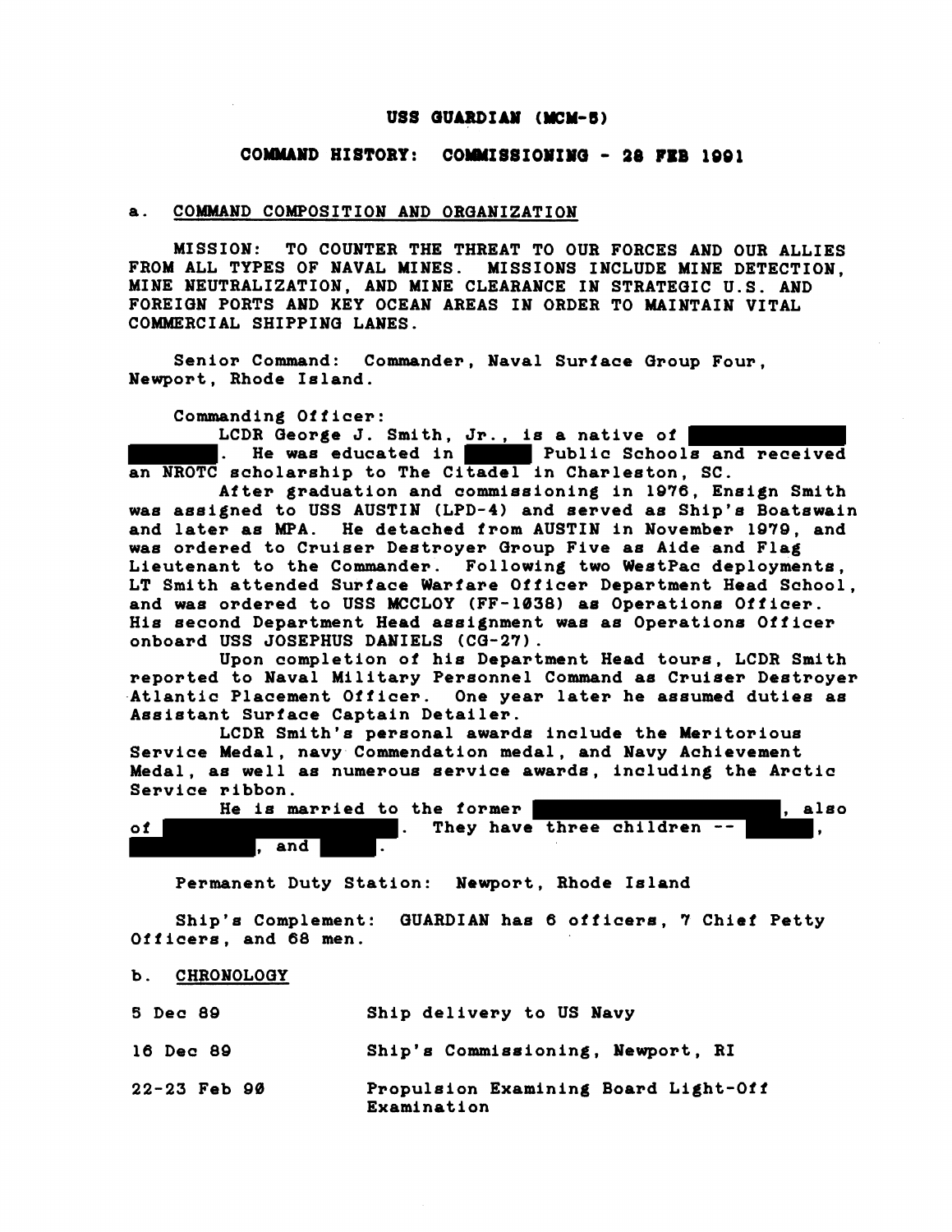| $6 - 8$ Mar 90     | Commander, Naval Surface Group Four Crew<br>Certification                                                          |
|--------------------|--------------------------------------------------------------------------------------------------------------------|
| $9 - 13$ Mar $90$  | First Underway Period                                                                                              |
| 17 May 90          | Depart Newport, RI                                                                                                 |
| 31 May-4 Jun $90$  | Port Visit, New Orleans, LA; World War II<br>Mine Squadron Two Reunion                                             |
| $6$ Jun-3 Aug $90$ | Combat systems Ship's Qualification Trials<br>(CSSQT) Panama City, FL                                              |
| $8 - 9$ Aug 90     | Shakedown Training Readiness Evaluation,<br>Mayport, FL                                                            |
| 15 Aug 96          | Arrive Newport, RI                                                                                                 |
| 28 Sep 90          | Begin Fleet Training Unit Little Creek<br>Shakedown Training                                                       |
| 28 Oct 90          | Arrive Newport, RI; Commence OPPE Preps                                                                            |
| $8 - 9$ Nov $90$   | Propulsion Examining Board Operational<br>Propulsion Plant Examination (OPPE)                                      |
| $12 - 13$ Dec 90   | COMNAVSURFLANT Engineering Re-look<br>Inspection                                                                   |
| $14-16$ Dec 90     | MRCI Assist / MCM Refresher Training,<br>Training Readiness Evaluation                                             |
| 16 Dec - 3 Jan 91  | Holiday Upkeep / Standdown                                                                                         |
| January 1991       | Named as Finalist in Francis Ney Food<br>Service Excellence Award Competition                                      |
| $7 - 26$ Jan 91    | Mine Countermeasures Refresher Training,<br>Charleston, SC                                                         |
| 28 Jan - 3 Feb 91  | Mine Readiness Certification Inspection<br>(MRCI), Charleston, SC; Commander, Naval<br>Surface Group Four Embarked |
| February 1991      | Awarded COMNAVSURFLANT Retention Star;<br>Runner-up for Golden Anchor Award                                        |
| 6 Feb 91           | Arrive Newport, RI; Technical Availability,<br><b>POM</b>                                                          |

 $\mathcal{L}^{\text{max}}_{\text{max}}$  ,  $\mathcal{L}^{\text{max}}_{\text{max}}$ 

 $\sim$   $\sim$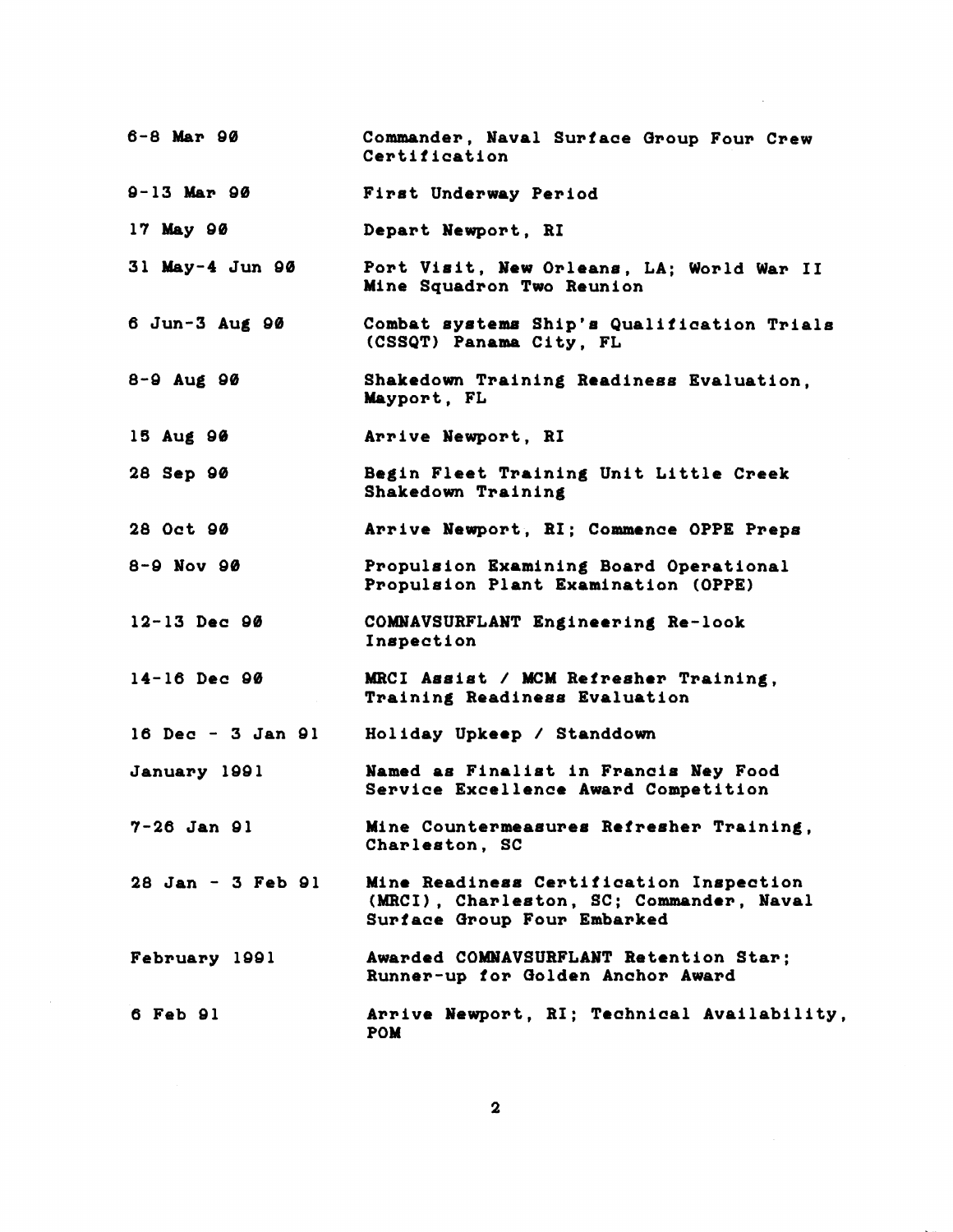## **c. NARRATIVE**

**Ship Delivery: On 6 Dac 80, LCDR Oeorge J. Smith, Jr., accepted the ship from the builder, Petersen Builders, Inc., of Sturgeon Bay, Wisconsin.** 

**Ship's Commissioning: 16 Dec 80, after a heavy snowfall,**  USS GUARDIAN's Commissioning Ceremony was held, with Mrs. **Elizabeth B. O'Neill, the ship's sponsor, in attendance. Also attending were Captain John F. Brunelli, Commander, Naval Surface Qroup Four; Commander Neil Collins, Supervisor of Shipbuilding, Conversion, and Repair, Sturgeon Bay, Wisconein; and Ellsworth L. Petereen, President Petersen Builders, Inc. The guest speaker was the Honorable Ronald K. Machtley, Representative of the 1st Congressional District, Rhode Island.** 

**Light-off Examination: The ship's first major inspection was completed with the an above average material grade. OUARDIAN had completed her first of many milestones.** 

**Craw Certification: conducted by Naval Surface Oroup Four, the completion of this inspection allowed WARDIM to commence underway operations.** 

**First Underway: OUARDIAN'e firet week underway was plagued by bad weather, with the Newport, RI fog forcing the ship to remain at sea for an extra day. The inexperienced orew performed extremely well, conducting a difficult first cruise without incident.** 

**New Orleans, LA: Chosen ae host ship for the World War I1 Mine Squadron Two Reunion, the crew experienced their first port visit in this outstanding liberty city. The reunion proved**  exciting for all, with young and old sailors exchanging **"Sea**<br>Stories."

Combat Systems Ship's Qualification Trials: GUARDIAN was **the first MCM to complete this training and inspection, held in Panama City, Florida. The crew was introduced to and training in Minehunting, Minesweeping, and Mine Neutralization techniques. The highly successful completion of this event was a major QUARDIAN milestone.** 

**Training Readiness Evaluation: En route to Newport, OUARDIAN stopped in Mayport, FL, and succesefully completed this evaluation in preparation for Shakedown Training.** 

**At the completion of this deployment, crewmembers were entitled to wear the Sea Service Deployment Ribbon, and the ship received its first award.**